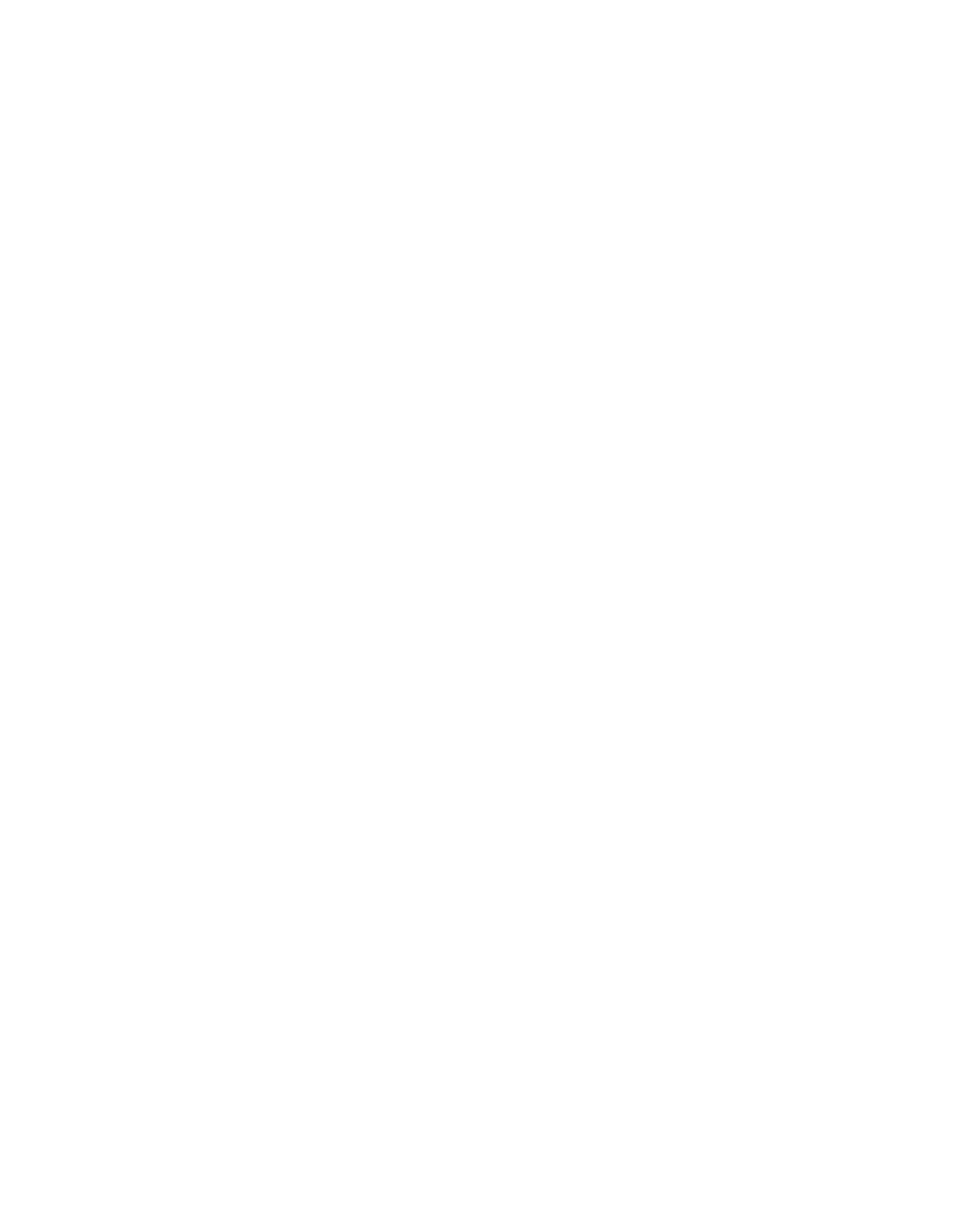# **Pedestrian Charter for Huron County**

Walking is the oldest and most universal form of travel, as well as an important form of exercise and recreation. Every daily trip taken by an individual involves walking whether it is alone or in combination with other modes of transportation such taking a shuttle, a taxi, driving or cycling. Therefore, having access to high-quality pedestrian facilities is very important. When properly designed and implemented, pedestrian facilities can provide residents with a safe, convenient and comfortable means of getting to and from their destinations.

To ensure walking is a safe, connected, comfortable and convenient mode of travel, Huron County along with its towns, villages and hamlets respects the following principles:

# *Accessibility*

Walking is a free and direct means of accessing local goods, services, and community amenities and public transit for people of all ages and abilities.

# *Equity*

Walking is the only mode of travel that is universally affordable and allows all residents including children, youth and the elderly to travel independently and safely in a well planned environment.

# *Health and Well-being*

Walking promotes healthy living by enhancing physical and mental health and the overall personal well-being of community members.

# *Environmental Sustainability*

Walking relies on human power and has negligible environmental impact. Rural communities which support active transportation decrease auto-dependency and environmental impacts associated with driving.

#### *Personal and Community Safety*

An environment where people feel safe and comfortable walking increases community safety for all.

# *Community Cohesion and Vitality*

Walking encourages social interaction through face-to-face encounters and facilitates local economic vitality.

In order to create environments that support walking in our County's towns, villages, hamlets and rural areas, Huron County will:

- Support all residents and visitors in their right to have safe, convenient, direct and comfortable walking conditions;
- Provide environments that encourage people to walk for utility, recreation and exercise;
- Support and encourage the planning, design and development of compact, human-scale and mixed-use environments that meet the needs of pedestrians;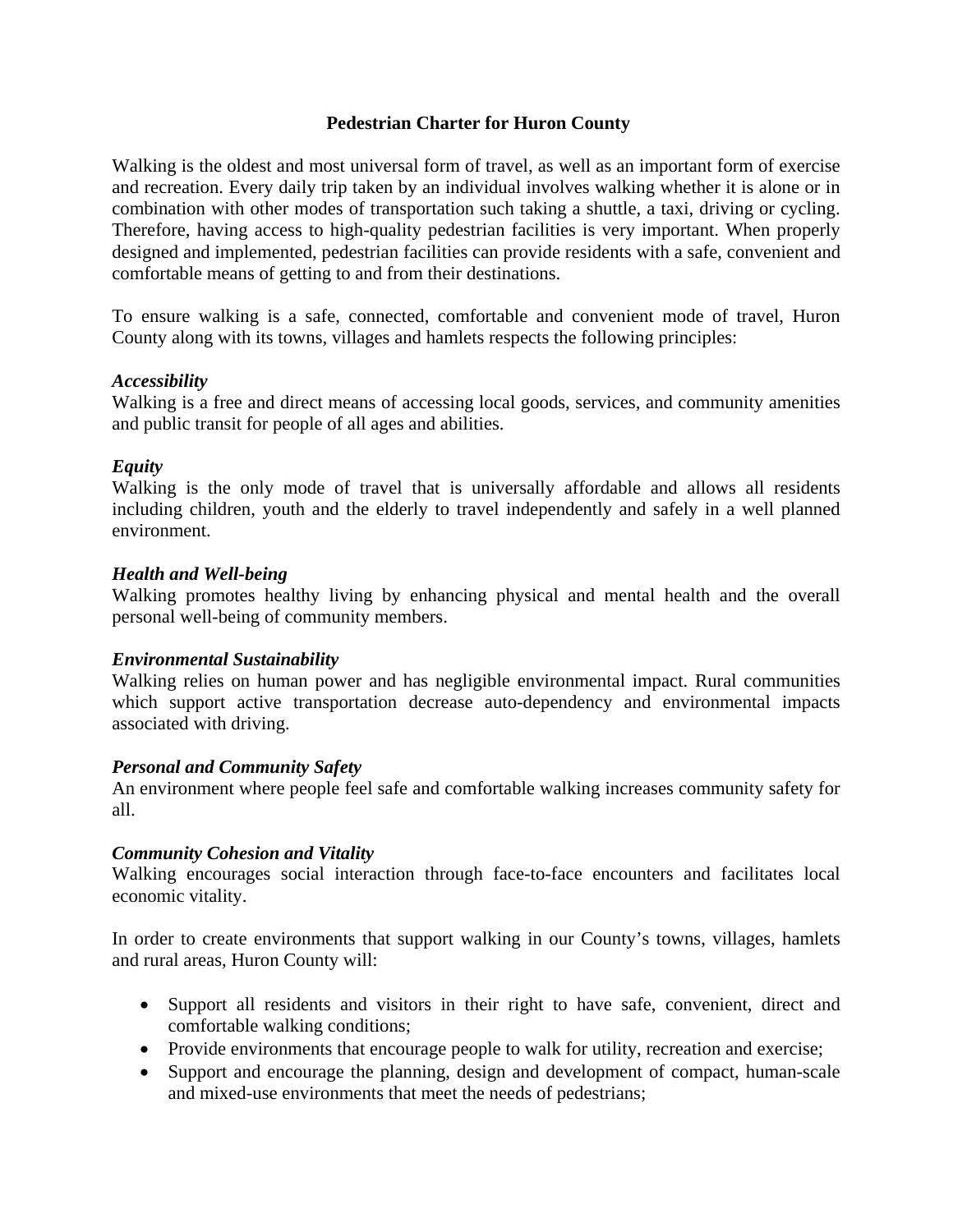- Develop and maintain infrastructure that provides pedestrians with safe and convenient passages along streets and more importantly at intersections;
- Ensure that residents' access to basic community amenities and services does not depend on car ownership;
- Provide outreach programs that educate local residents about the social, economic, environmental and health benefits of walking as a form of travel, exercise and recreation;
- Set policies that reduce conflict between all users of the public right-of-way including pedestrians, cyclists and drivers;
- Promote laws and regulations that support and respect the unique needs of pedestrians;
- Advocate for improving provincial and federal regulatory and funding frameworks that affect our ability to make the county more pedestrian friendly;
- Work with individual citizens, community groups and agencies, businesses and other levels of government to achieve these goals.

An environment that encourages and facilitates active transportation supports overall community vitality. It provides accessibility and connectivity for all residents regardless of income level or age; it decreases car dependency leading to active living and cleaner air; it supports green tourism and economic growth; and it increases safety and encourages social interaction among residents. All of these things lead to vibrant, liveable urban and rural communities.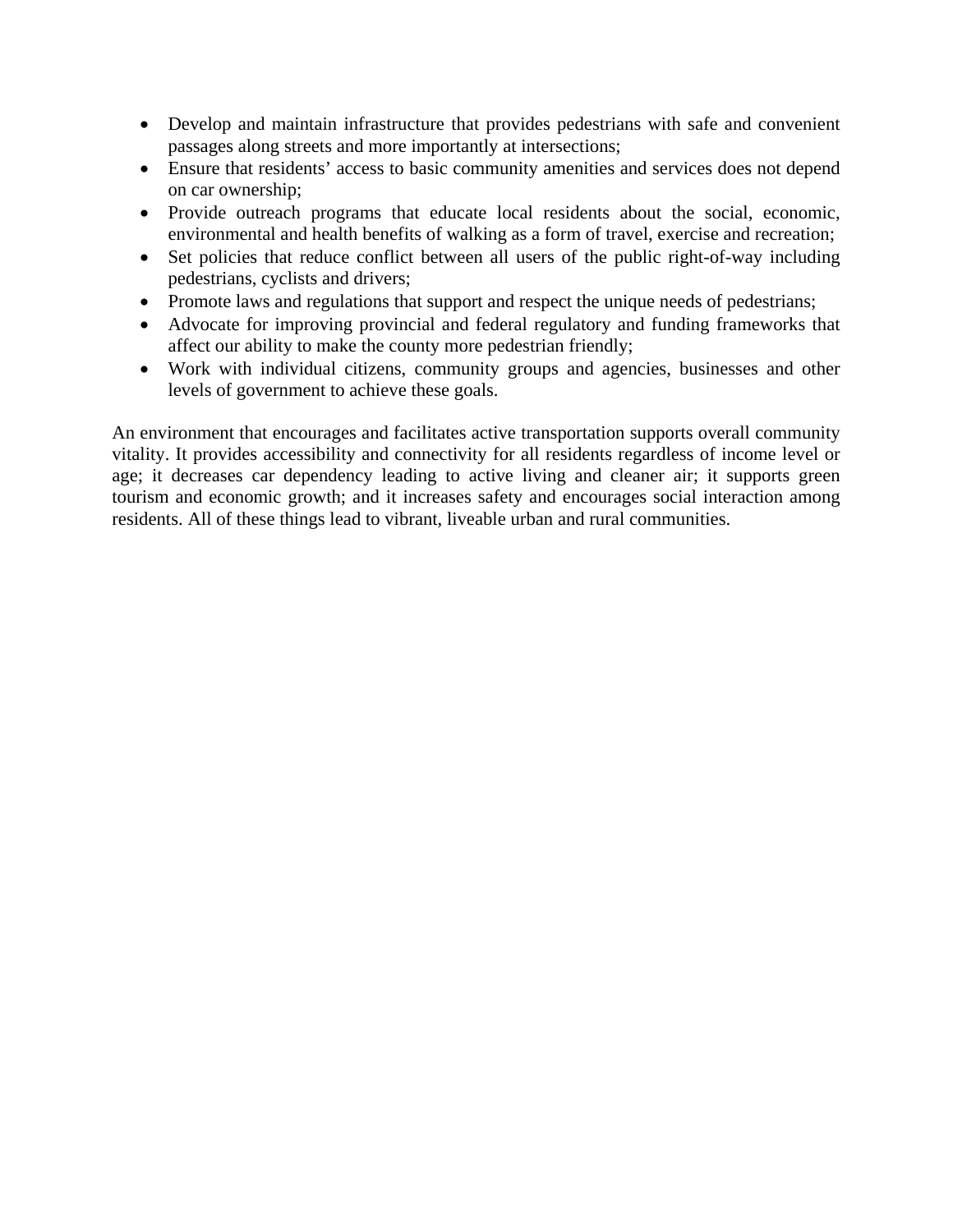# **Cycling Charter for the Huron County**

Cycling is a healthy and efficient form of travel that can be used for a variety of purposes such as pleasure (recreational cycling activities), business (courier services, travelling to and from work/meetings), and simply getting around. A properly designed and implemented cycling facility not only will provide residents with a safe, convenient and comfortable means of getting to and from their destinations, but also an easy and enjoyable form of exercise.

To ensure cycling is a safe, connected, comfortable and convenient mode of both urban and rural travel, Huron County, along with its seven local municipalities (Ashfield-Colborne-Wawanosh, Bluewater, Goderich, Huron East, Morris-Turnberry, North Huron, and South Huron) respects the following principles:

#### *Accessibility*

After purchasing a bicycle, cycling is free and provides a direct means of accessing local goods, services, community amenities and public transit for people of all ages and abilities.

# *Equity*

Cycling is affordable and allows all residents including children, youth and the elderly to travel independently and safely in a well planned environment.

# *Health and Well-being*

Cycling promotes healthy living by enhancing physical and mental health and the overall personal wellbeing of community members.

# *Environmental Sustainability*

Cycling relies on human power and has negligible environmental impact. Urban or rural environments which support cycling decrease auto-dependency and environmental impacts associated with driving.

#### *Personal and Community Safety*

An environment where people feel safe and comfortable cycling increases community safety for all.

#### *Community Cohesion and Vitality*

vitality. Cycling encourages social interaction through face-to-face encounters and facilitates local economic

In order to create an urban and rural environment that supports cycling across our County, Huron County, with its local area municipalities will:

- Support all residents and visitors in their right to have safe, convenient, direct and comfortable cycling conditions;
- Provide an urban environment within the public right-of-way and in public parks that encourages people to bike for utility and recreation;
- Support and encourage the planning, design and development of compact, human-scale and mixed-use urban environments in both public and private spaces that meet the needs of cyclists;
- Develop and maintain infrastructure that provides cyclists with safe and convenient passages along street corridors and more importantly at intersections;